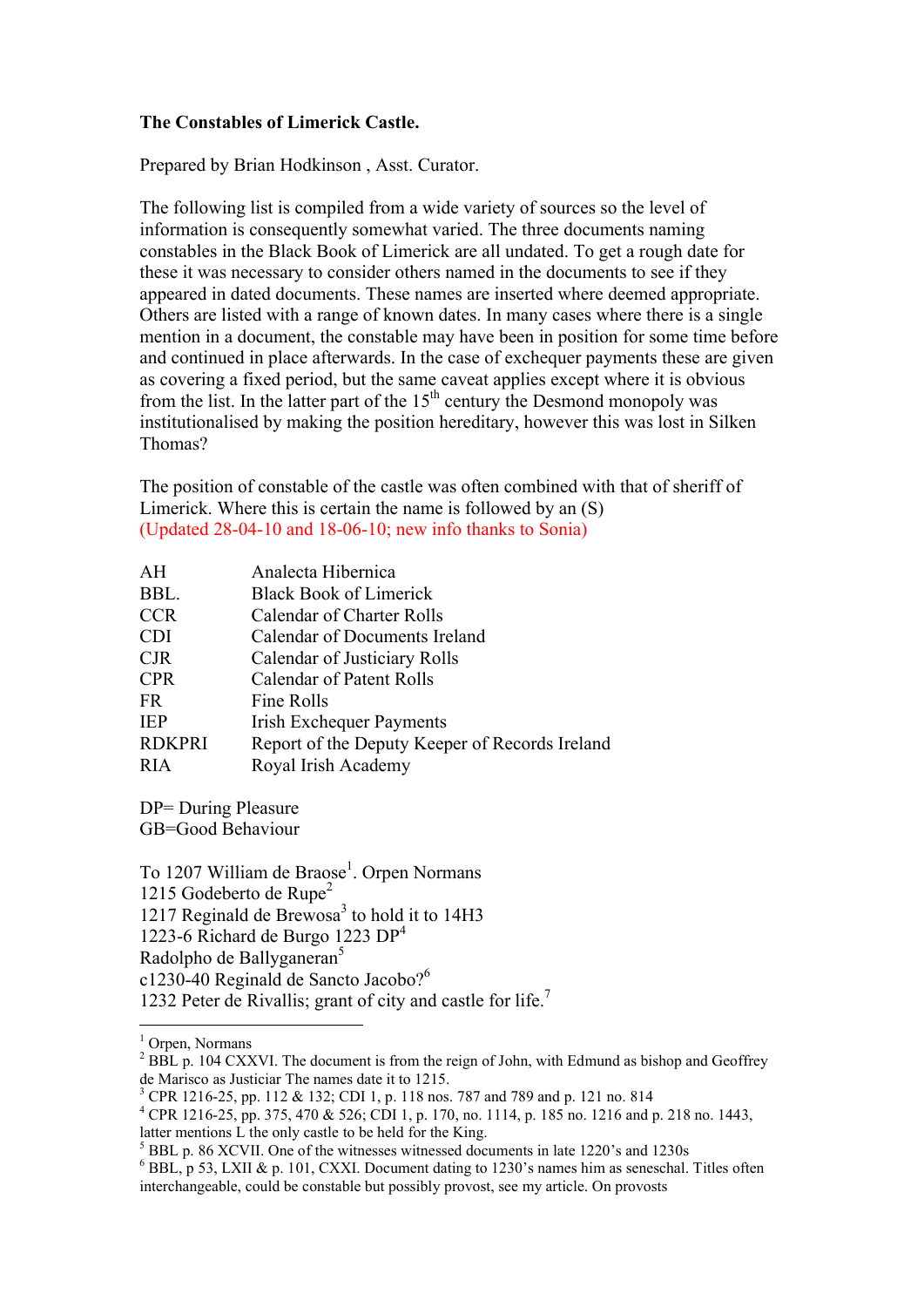1233 Richard de Burg surrenders castle to crown to pass on to Rivallis $^8$ 1234-5 John of Lexington $9$ 1245 Philip de Inteberg, to deliver castle to justiciar<sup>10</sup> Pre 1254 Sir Richard de Rochester<sup>11</sup> 1254 Edward son of Henry  $III<sup>12</sup>$ 1275 Hugh Purcel for custody of castle Easter term<sup>13</sup> 1275 Walter de la Haye<sup>14</sup> 1276 Thomas de Clare to deliver castle to justiciar<sup>15</sup> pre1280 Robert Bagod, pardon to, named as "sometime constable", possibly preceding Thomas the Chaplain<sup>16</sup> 1279-80 Thomas the Chaplain; check date/ check what he is as well<sup>17</sup> 1280-1283 Nicholas Botevylein, pay for period Michaelmas 1280 to Easter 1283<sup>18</sup> 1297 Richard Weytham<sup>19</sup> 1300-07 Thomas de St. John, 28-12-00 to 25-12-0720 1307-08 Cambinus Donati, former keeper; Christmas 1307-24 Aug 1308 £4-4-8.<sup>21</sup> 1308 William son of Philip.<sup>22</sup> DP 1308 William son of John  $(S)^{23}$ 1310-12 John of Athy<sup>24</sup>, John de Ascy<sup>25</sup> 1314-1316 John de Langeton fee 17-04-14 to 1-8-16 £15<sup>26</sup> 1318-19 David de la Launde part payment fee1-6-18 to  $1-6-19^{27}$ 1319-21 James de Bellafago, fee of £13-6-8 for the period 2-5-19 to 2-5-21<sup>28</sup> 1322-25 William de Weston 7-12-22 to 16-12-25<sup>29</sup> 1325-26 Thomas son of Hugh de Lees 8-8-25 to 8-5-26<sup>30</sup> 1326-27 William de Wyncestre 28-11-26 to 5-2-27<sup>31</sup>

9 RDKPRI Vol. 35 p. 35

1

10 CDI 1, p. 417, no. 2792.

15 CPR 1272-81, p. 149; CDI 2, p. 229 no. 1258.

16 CPR 1272-81, p. 384

<sup>17</sup> RDKPRI Vol 36 p 51

 $18$  CDI 3, p. 369. Document dated 1290.

<sup>19</sup> CJR 1295-1303, p. 117

<sup>20</sup> IEP Vol. I 1270-1326, pp. 182, 186, 190, 193, 200 & 590; CJR 2 p. 189 & 405 and CJR 3, p. 17; also CDI 5, p. 148 nos. 486 & 487, p. 165 no. 572, p.185 no. 639, p. 198 no. 671 and p. 201 no. 691. 21 IEP Vol. I 1270-1326, p 596

22 FR, 2 p. 24

<sup>1327</sup> Robert Lees 6-2-27 to 6-5-27<sup>32</sup>

<sup>7</sup> CCR I, p. 167; CPR 1225-32, p. 495: CDI 1, p. 293, no. 1969, p. 294 no. 1971 and p. 295 no. 1976 8 CPR 1232-47, p. 9; CDI 1,p.299, no. 2009.

 $11$  CDI, p. 476 no. 472. Document dated 1255, Edward son of Henry III ordered arrears to be paid.

 $12$  CDI 2, p. 59 no. 371, p.60 no 380 and p. 64 no. 406. As he never came to Limerick it is assumed he had a deputy.

<sup>&</sup>lt;sup>13</sup>IEP Vol. I 1270-1326, p. 5; CDI 2, p. 180, no. 1038

<sup>&</sup>lt;sup>14</sup> CPR 1272-81, p. 128; CDI 2, p. 215 to hold it as long as he behaves responsibly and faithfully.

 $23$  CJR 3, p. 115

 $^{24}$  FR, 2, pp. 55 & 135; Philomena Connolly, Irish Material in the Class of Ancient Petitions, AH Vol. 34 p. 20.

 $25$  Document dated 1312, National Archive, Kew SC 8/89/4429

<sup>26</sup> IEP Vol. I 1270-1326, p252

<sup>27</sup> IEP Vol. I 1270-1326, p. 260

<sup>28</sup> IEP Vol. I 1270-1326, p. 276

<sup>29</sup> IEP Vol. I 1270-1326, pp. 294, 297, 301 & 306

 $30$  IEP Vol. II 1326-1446, p. 320 & 333; The 4-month overlap with Weston cannot be explained unless there is an error in transcription.

<sup>31</sup> IEP Vol. II 1326-1446, p. 320 & 324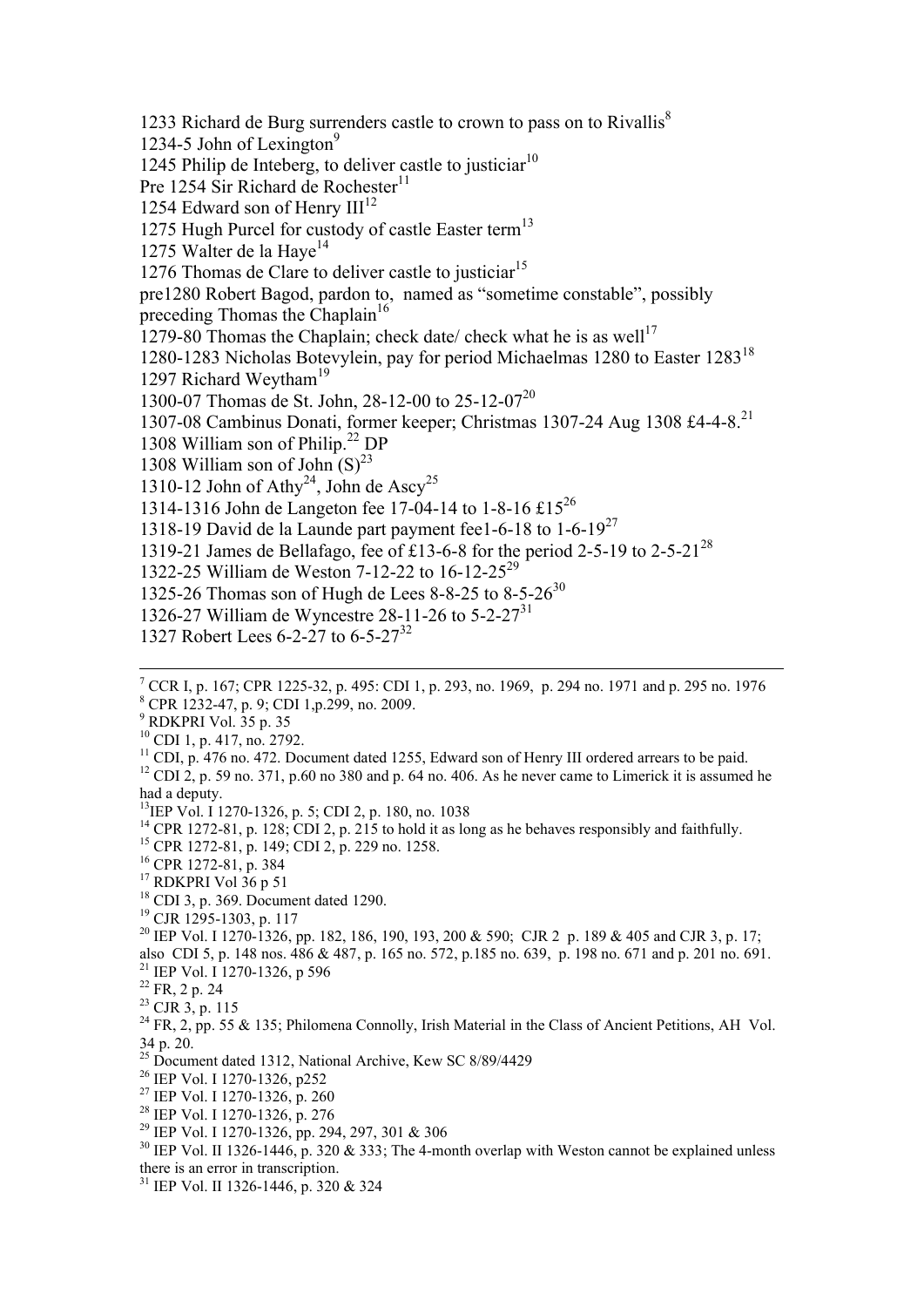1327-34 William Skelton. At pleasure? Extended to grant for life 1329; some gaps in  $dates<sup>33</sup>$ 

1330 John le White citizen of L. to repair wall<sup>34</sup>

1331 Adam de Fetherstanhalgh<sup>35</sup>

1332 Constable killed by escaped prisoners $36$ 

1334-36 William de Swyneford, 19-10-34 to 19-10  $36^{37}$ 

1336-43 John Dufford; June 1336 DP, then for 6 yrs 20-03-37, arrears 12-7-37 to 12-

1- 1340 & 12-7-42 to 12-1-43 38

1342-60 Peter de Okebourn 24-12-42 to 24-12-60<sup>39</sup>

1361-62 Roger Berde, Sept to Sept.<sup>40</sup>

1363-73 John de Beverley, March 1363 to March 1364<sup>41</sup>

1373-74 John Corbet 8-3-73 to 8-12-74<sup>42</sup>

1382 Thomas Brightrich.<sup>43</sup>

1394-1399William Braunspath; grant for life to hold himself or by deputy; 1399 replacement of letters<sup>44</sup>

1413 John Barry<sup>45</sup>

1422 Earl of Desmond<sup>46</sup>

1427 Mayor & council; custody for  $10\text{vrs}^{47}$ 

pre 1441 Thomas Frank surrendered <sup>48</sup>

1441-1446 (-62?) Nicholas Arthur, for life; 1446 inspeximus.<sup>49</sup>

1462 Earl of Desmond, for life. Ref to Arthur's fees; check Arthur MS<sup>50</sup>

1476 James Earl of Desmond; for life<sup>51</sup>

1488 Maurice Earl of Desmond: for life<sup>52</sup>

1494 James Ormond, in tail mail; 1496 king to mayor etc<sup>53</sup>

1523-1551 Sir William Wyse<sup>54</sup>

1551 Andrew Wyse $55$ 

32 IEP Vol. II 1326-1446, p. 324

33 CPR 1327-30, pp. 28 & 361; also IEP Vol. II 1326-1446, p. 329, 333, 341, 345, 350, 356, 363, 368, 370, 613 & 616.

<sup>34</sup> CPR 1327-30, p. 545

1

 $35$ CPR 1330-34, p. 83

36 Annals of St. Mary's Dublin Vol. II, p. 378 and Book of Howth, p. 159

 $37$  IEP Vol. II 1326-1446, p. 377, 383 & 620

38 FR, 4 p.486; CPR 1334-38, p. 271; FR, 5 p. 9; also IEP Vol. II 1326-1446, p. 416

39 IEP Vol. II 1326-1446, pp. 403, 412, 416, 419, 425, 434, 447, 453, 459, 463, 467, 479, 491, 497 & 504

40 IEP Vol. II 1326-1446, p. 511

<sup>41</sup> IEP Vol. II 1326-1446, p. 516, for 1 yrs. wages. A 1374 reference, FR, 8 p. 263, states he had surrendered his position the previous may...

 $42$  IEP Vol. II 1326-1446, p. 529

43 Begley, Diocese of Limerick Vol 1 p. 237

44 CPR 1391-96, p. 502; CPR 1396-99 p. 567

45 CPR 1413-16, p. 48

46 Fitzgerald and McGregor p. 94. (Thanks Sonja)

<sup>47</sup> CPR 1422-29, p. 390 see also David Lee (ed), 1997, Remembering Limerick, p.91; See AH Vol 34, op. cit. p. 43, for original petition from mayor etc

 $CPR$  1436-41, p. 529

<sup>49</sup> CPR 1436-41, p. 529; CPR 1446-52, p. 4. The later  $15<sup>th</sup>$  century will of a Nicholas Arthur is recorded in the Arthur Manuscript (N. Munster Antiquarian Journal 1958, Vol. 8 No. 1 p. 3)

50 CPR 1461-67, p. 196

51 CPR 14????????????- ???????, p. 595

52 CPR 1485-94, p. 232

53 CPR 1485-94, p. 464; Cal Ormond Deeds III, p. 281; PRO Dublin D1877

 $54$  Lenihan p 52